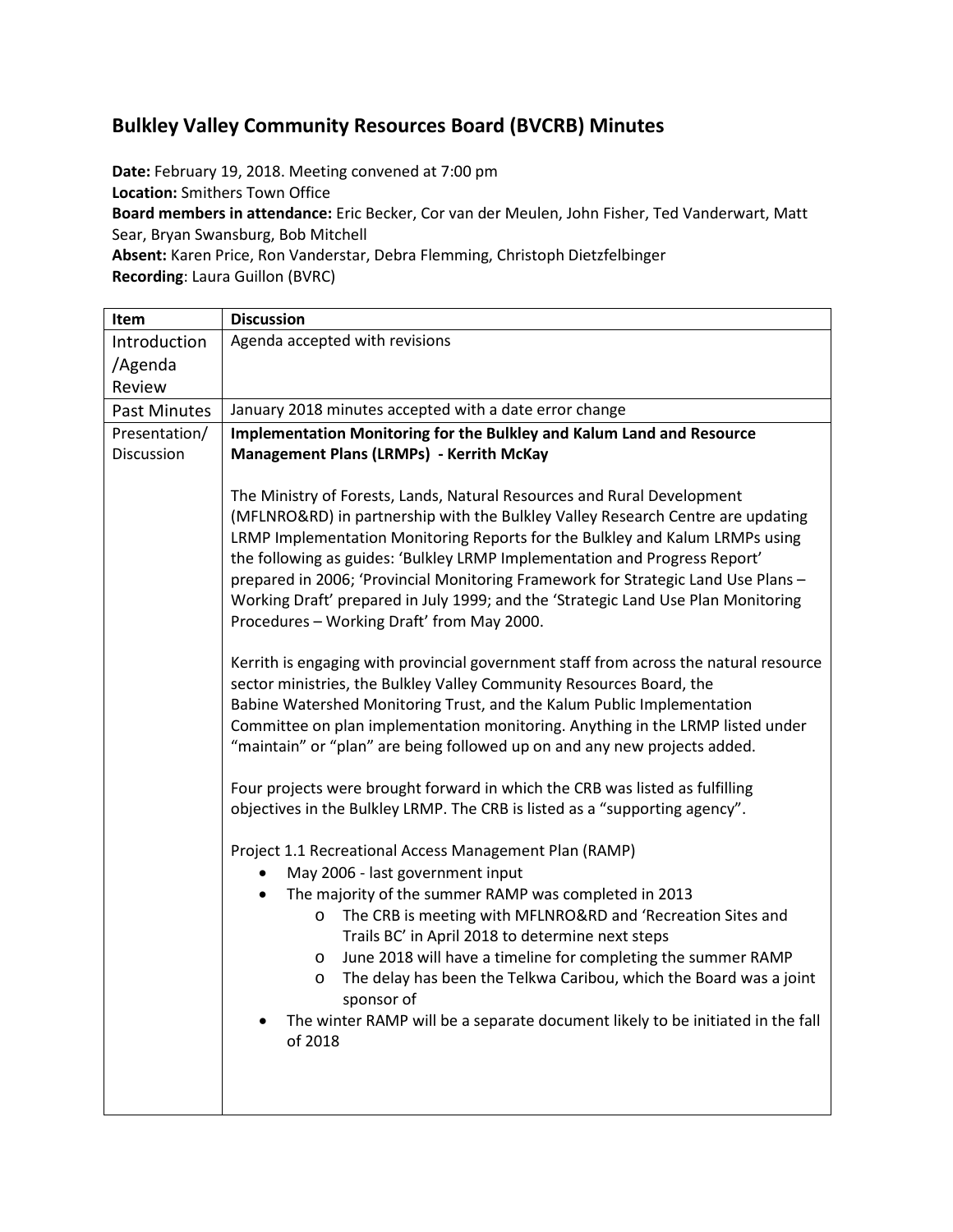|                 | Project 9.5 - Blunt Mountain Area Plan                                                                                                                                                                                                                  |
|-----------------|---------------------------------------------------------------------------------------------------------------------------------------------------------------------------------------------------------------------------------------------------------|
|                 | When the RAMPs are completed, this plan will be taken care of                                                                                                                                                                                           |
|                 | If additional roads are added in the future, they will need to be brought into<br>$\bullet$                                                                                                                                                             |
|                 |                                                                                                                                                                                                                                                         |
|                 | the RAMP                                                                                                                                                                                                                                                |
|                 |                                                                                                                                                                                                                                                         |
|                 | Project 11.4 Wildlife Habitat Map Reserves                                                                                                                                                                                                              |
|                 | The CRB only reviewed the project.                                                                                                                                                                                                                      |
|                 | Will be closing out (see WHMA presentation notes from last meeting)<br>$\bullet$                                                                                                                                                                        |
|                 | Question from CRB: How will the state of the forest reports (HLPO analysis) be dealt<br>with?                                                                                                                                                           |
|                 | The third report - validation effectiveness will be similar to the "state of the forest<br>report" or HLPO. The fourth report will culminate all the information. These two<br>reports are not on the contract at this time.                            |
|                 | The updated report is due to the government in March and at that point we don't<br>know how government will roll them out.                                                                                                                              |
|                 | Action: Kerrith will email the 2006 report, region land use plans and her EOI which<br>outlines the work being done. The CRB will approve the language in the products<br>and progress summary. Any changes need to be made by the first week of March. |
| Ongoing         | Letter of support for FLNRO's WHMA plan                                                                                                                                                                                                                 |
| <b>Business</b> |                                                                                                                                                                                                                                                         |
|                 | The CRB's concerns were responded to promptly.                                                                                                                                                                                                          |
|                 | The change will alter the approval process for projects - currently is the district                                                                                                                                                                     |
|                 | manager, under the Wildlife Act it would be the regional minister.                                                                                                                                                                                      |
|                 |                                                                                                                                                                                                                                                         |
|                 | If access is needed for forest health reasons, some want to make sure the process                                                                                                                                                                       |
|                 | will not be more complicated. The existing forest stewardship plan should not be                                                                                                                                                                        |
|                 |                                                                                                                                                                                                                                                         |
|                 | impacted "as long as wording is correct". It seems a complicated way to ask for more                                                                                                                                                                    |
|                 | funding and the CRB's main concerns are possible added regulation and                                                                                                                                                                                   |
|                 | administrative burden.                                                                                                                                                                                                                                  |
|                 |                                                                                                                                                                                                                                                         |
|                 | Guest comment: The innate difference in lands and wildlife acts will make FLNRO                                                                                                                                                                         |
|                 | biologists lives easier in a high use area. If the change does not impact others                                                                                                                                                                        |
|                 | negatively, it would be helpful.                                                                                                                                                                                                                        |
|                 |                                                                                                                                                                                                                                                         |
|                 | It will be important to get verbal agreements in writing so changes in government                                                                                                                                                                       |
|                 | personnel will not have an effect.                                                                                                                                                                                                                      |
|                 |                                                                                                                                                                                                                                                         |
|                 | The board has reviewed the "BVCRB Values" document and found the change does                                                                                                                                                                            |
|                 | not affect any of the values. The CRB would like to support this decision although                                                                                                                                                                      |
|                 | there are concerns. The letter of support will include provisions.                                                                                                                                                                                      |
|                 |                                                                                                                                                                                                                                                         |
|                 | Action: Matt will draft something based on Ron's notes and circulate to the board<br>for review.                                                                                                                                                        |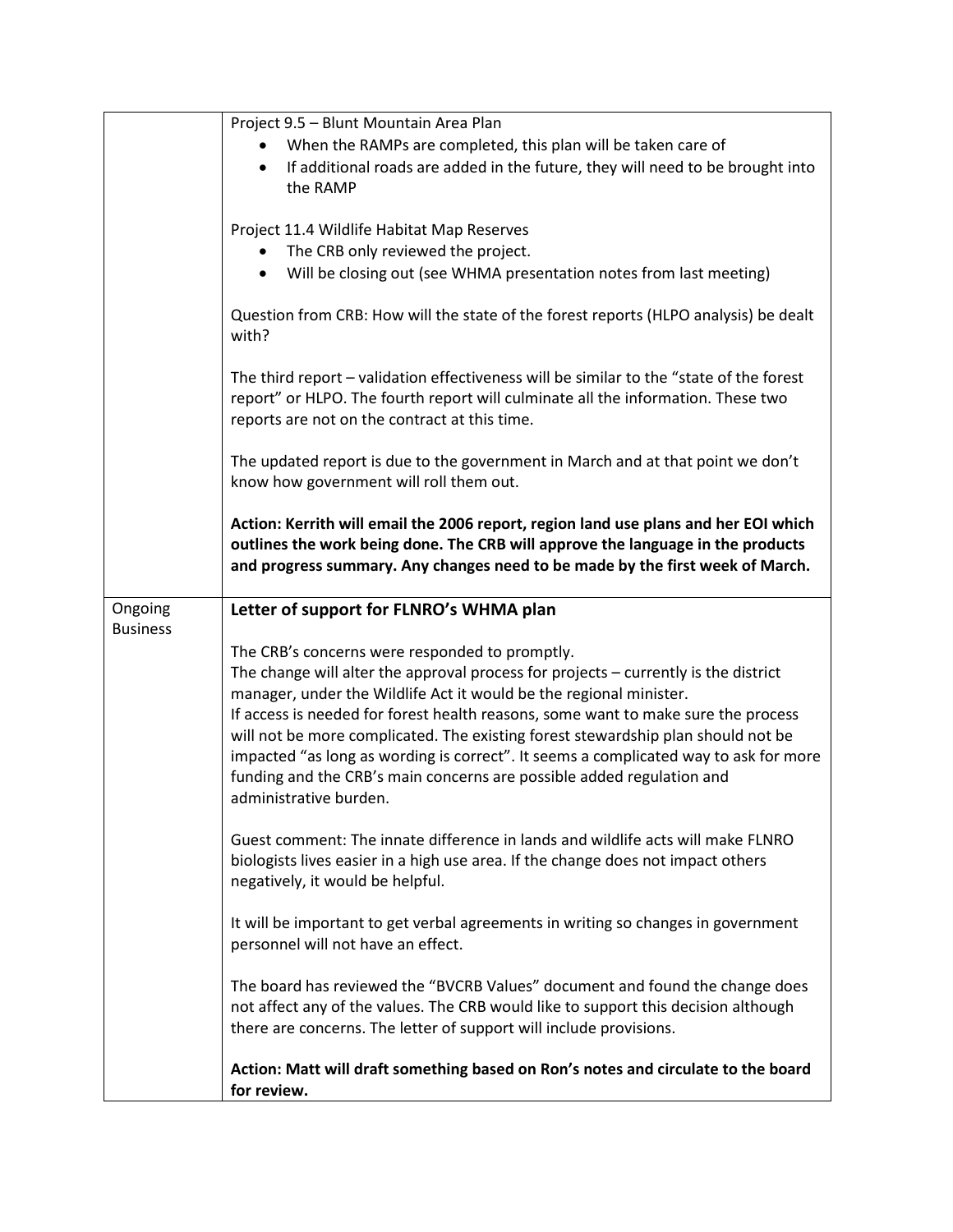|                     | <b>Telkwa High Road Hauling Letter</b>                                                                                                                                                                                                                                                                                                     |  |  |  |
|---------------------|--------------------------------------------------------------------------------------------------------------------------------------------------------------------------------------------------------------------------------------------------------------------------------------------------------------------------------------------|--|--|--|
|                     | No hauling is occurring right now                                                                                                                                                                                                                                                                                                          |  |  |  |
|                     | Action: the latest version of the letter will be circulated and signed.                                                                                                                                                                                                                                                                    |  |  |  |
|                     | Visual Effects of Logging - Reiseter area                                                                                                                                                                                                                                                                                                  |  |  |  |
|                     | Christoph and Bob have submitted complaints as individuals (on compliance and<br>enforcement - visual quality)                                                                                                                                                                                                                             |  |  |  |
|                     | Use of MOE and Wetzin'kwa Community Forest Grants for the summer<br><b>RAMP</b>                                                                                                                                                                                                                                                            |  |  |  |
|                     | Eric met with. A meeting will be set up in April with Brandy Hughes to determine<br>what needs to be finished, what resources are needed and timeline.<br>The intent was that all the roads would be evaluated for type of recreation. Roads<br>not on the list need to be filled in.                                                      |  |  |  |
|                     | There is a few thousand left in the summer RAMP fund and this is a good<br>opportunity to use them up (community input if necessary, send someone to do<br>more evaluation on roads). Tie in the Wetzin'kwa Community Forest grant                                                                                                         |  |  |  |
|                     | <b>Action: Book meeting for April.</b>                                                                                                                                                                                                                                                                                                     |  |  |  |
|                     | <b>Telkwa Coal</b>                                                                                                                                                                                                                                                                                                                         |  |  |  |
|                     | A mini-conference was held last week with a presentation by Telkwa coal. From the<br>presentation, it does not appear to be a 'major' operation, only ~230 thousand tons<br>per year. The process seems like it will work well with the structure, all surface strip<br>mining. They are interested in one deposit only of three possible. |  |  |  |
|                     | They would like to present to the board in April and board members will need to<br>come up with a list of questions in advance. Public information sessions will occur<br>around the same time. If the CRB presentation occurs before the public sessions, the<br>high number of attendees could be logistically challenging.              |  |  |  |
|                     | There were concerns from the community about the original plan which included<br>roads through farm properties. There are possible Acid Rock Drainage (ARD) issues<br>that could arise.                                                                                                                                                    |  |  |  |
|                     | Action: Book 1 hour presentation with Telkwa Coal                                                                                                                                                                                                                                                                                          |  |  |  |
| <b>New Business</b> | <b>Website Information Requests</b>                                                                                                                                                                                                                                                                                                        |  |  |  |
|                     | Maps for Telkwa caribou mountains, referred to appropriate persons<br>1.<br>Information on a Heli-skiing operation west of the Bulkley, not in our<br>2.                                                                                                                                                                                   |  |  |  |